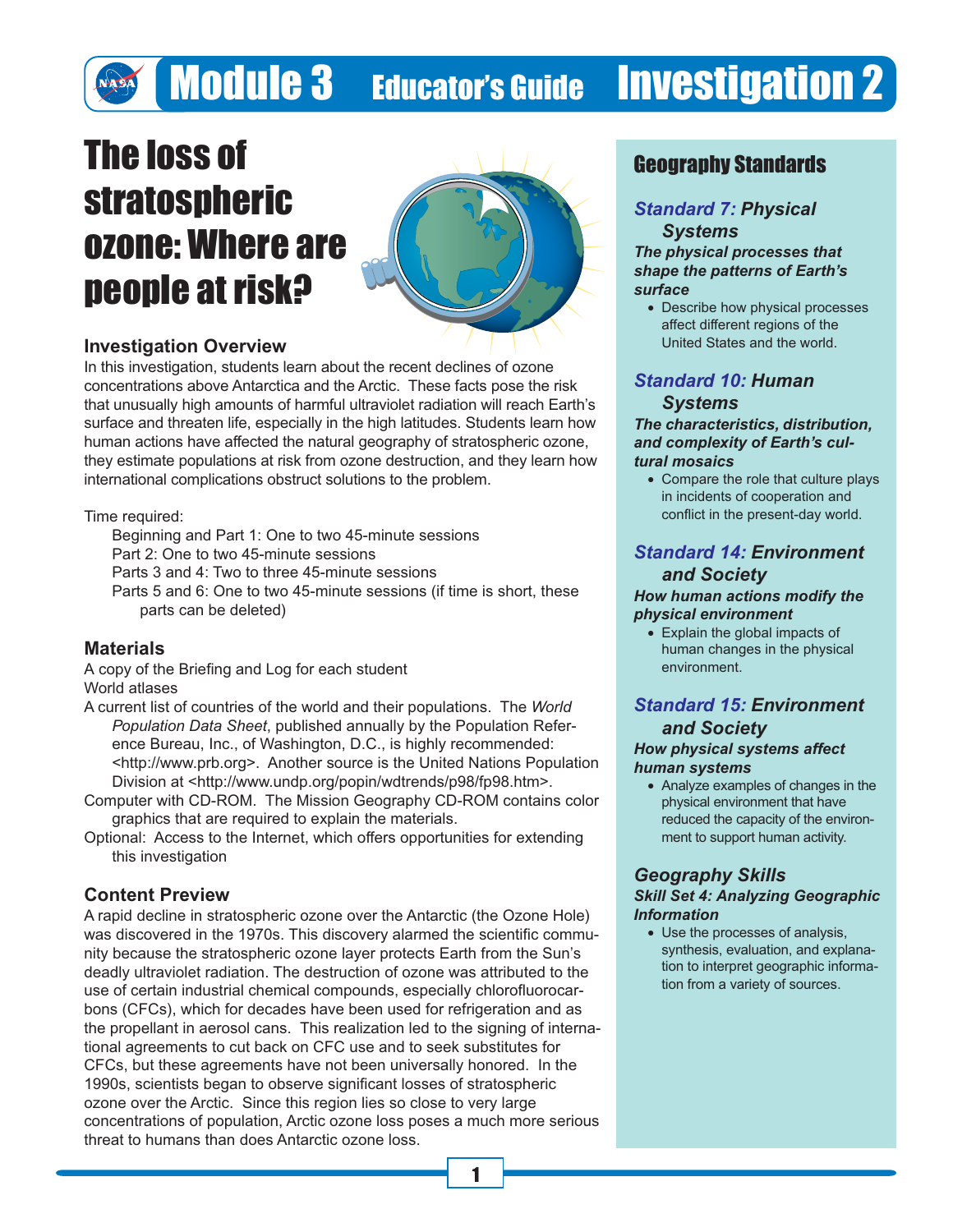International solutions are complicated by the fact that the rich, industrialized, high-latitude countries in the Northern Hemisphere are more threatened than the poor, less developed, low-latitude countries. Because the poor low-latitude countries have fewer incentives to be concerned about the problem, they are more likely to continue the manufacture and use of CFCs because they are cheaper than more advanced substitutes. Perhaps only the transfer of hundreds of millions of dollars of technology from the rich high-latitude countries to the poor low-latitude countries will be able to stop the manufacture and use of these chemical compounds. In any event, it will take many years for the destructive compounds that are already in the atmosphere to disappear.

### **Classroom Procedures** *Beginning the Investigation*

- 1. Distribute copies of the **Briefing** and the **Log** to each student or, if you wish, to pairs (students can work through this investigation individually, but it is recommended that they work in pairs or small groups).
	- Leaf through these materials with students, and call attention to the questions they should answer in the Log.
	- Point out the **Glossary** at the end of the Briefing.
- 2.  $\,$  Explain that all ozone is the same (O $_{\rm 3}$ , a gas molecule with three oxygen atoms), but ozone is "good" in one place (the upper atmosphere or stratosphere), but "bad" in another place (lower atmosphere, called the troposphere, especially in the air around cities).
	- Tell students that high ozone levels, which contribute to air pollution in cities like Los Angeles, Denver, and Phoenix, is an interesting geographic topic but one that is not the focus of this investigation.
	- Instead, this investigation looks at the problem of the loss of ozone in the stratosphere.
- 3. Have students read (silently or aloud) the **Background** and **Objectives** in the **Briefing**. Assist them with any questions they may have, and initiate a discussion about the problem. For example, ask students:
	- Have you heard of the hole in the ozone layer?
	- What do you know about it?
	- How does the loss of ozone affect life on Earth?
	- What parts of the Earth are likely to be most affected?

#### *Developing the Investigation*

- 4. Direct students to **Part 1: What is NASA's SOLVE project?** Students should work together to answer Log Questions 1-7, which are based on the two readings in the **Briefing**.
	- **Table 1: Ozone time-line** should help students develop a historical perspective on this problem.
	- Have students use atlases to find the latitude and longitude of Kiruna, Sweden (Log Question 1).
- 5. **Part 2: What is the natural geography of ozone?** requires careful study to answer Log Questions 8- 13. (Although the material is not highly technical, you may wish to work with a science/chemistry educator.)
	- You should clarify that, although this "natural geography" deals with natural processes, the heart of this problem is that *human influences have modified the natural geography.*
	- Use the eight steps below to help students understand how people have influenced the natural geography of stratospheric ozone:

Step 1. Ozone-destroying chemicals, such as chlorine and bromine, are manufactured for industrial purposes and are released by the actions of people. The release can come from actions as innocent as replacing refrigerants on a car air conditioner or hauling an old refrigerator to a dump.

Step 2. These ozone destroyers float up through the lower atmosphere (troposphere) and into the stratosphere.

Step 3. The ozone-destroying chemicals float around the stratosphere and reach the areas above the North Pole and South Pole.

Step 4. Winter comes. There is no sunlight in a polar winter, which causes very low temperatures. A special type of cloud, a polar stratospheric cloud, forms in the very cold air.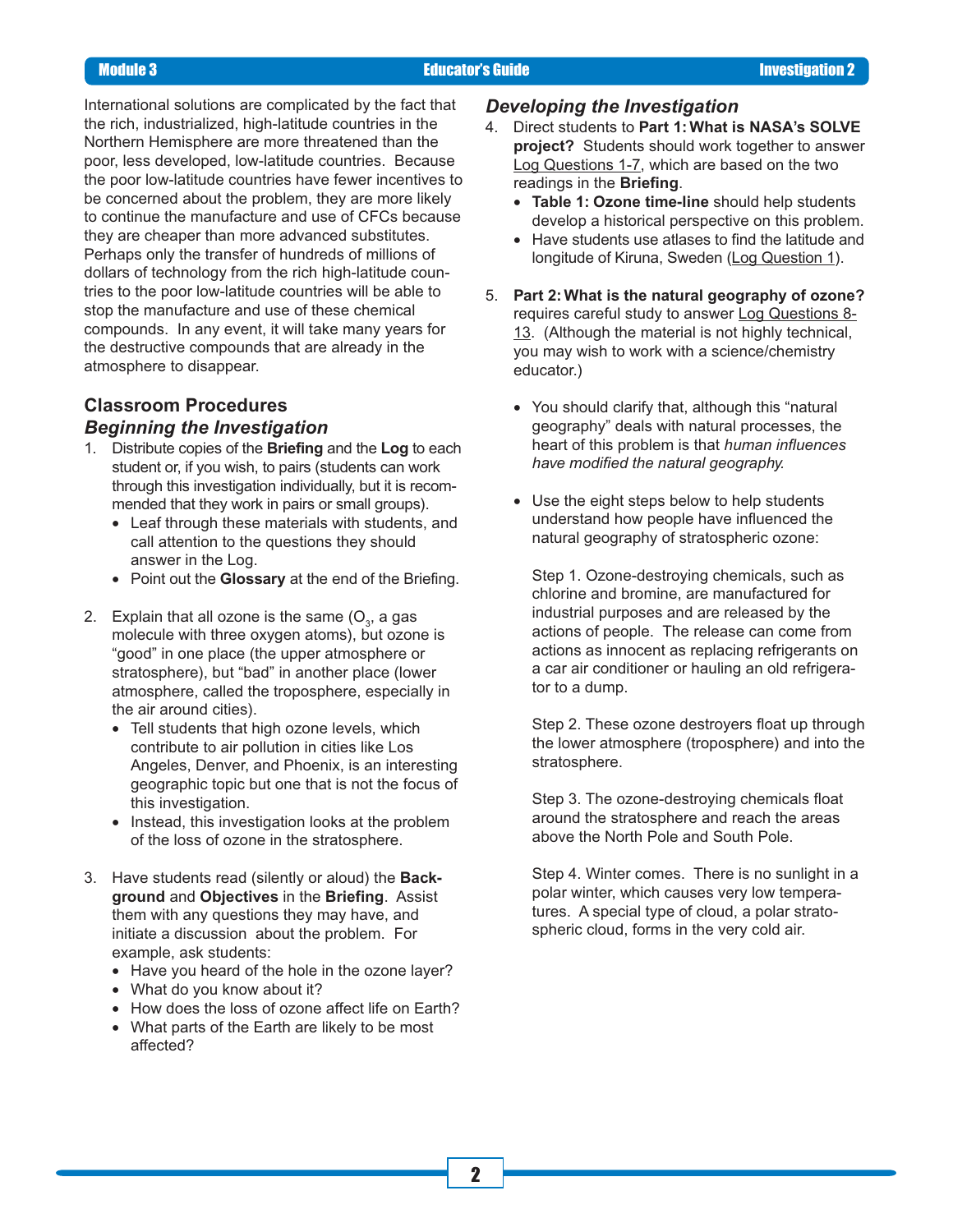Step 5. Polar stratospheric clouds change the ozone-destroying chemicals into another chemical during the long polar night during winter. This chemical is bad because when the sunlight strikes it, chlorine is released. The polar stratospheric clouds also lock away a natural agent (nitric acid) that protects ozone.

Step 6. When the spring comes (March over the North Pole, September over the South Pole), these dangerous forms of ozone-destroying chemicals are touched by sunlight, which releases chlorine (Cl).

Step 7. Each atom of chlorine destroys approximately 1,000 molecules of ozone! Eventually, the chlorine is neutralized by other chemical reactions. But a lot of destruction occurs in a short period of time each polar spring.

Step 8. The ozone-depleted air over the poles spreads towards the equator. For example, the Antarctic "ozone hole" in the stratosphere moves toward Argentina and Chile, New Zealand, and Australia. The Arctic "ozone reduction" moves toward Alaska, Canada, northern Europe, and northern Asia.

- Point out to students that there are natural processes that can destroy stratospheric ozone, including volcanoes and burning of plants. A common assumption among scientists is that the natural processes of ozone destruction were balanced by the natural processes of ozone creation for the many years that humans did not have refrigerators and air conditioning.
- Unfortunately, we do not have any record of ozone levels before the 1950s. The best records are from the 1980s to today, as measured by NASA satellites. These records show a great decline in stratospheric ozone each polar spring. And the decline gets worse each year.
- So we are left with a problem: we know that our chemicals destroy ozone. We do not know if there were past natural changes that could also cause this type of destruction.
- Some in industry argue that this uncertainty means that we should not act prematurely to ban low-cost refrigeration systems and move to high-cost substitutes.
- Others argue that we can't afford to wait. We know that it takes decades for the chlorine we release today to destroy the ozone and fall out of the atmosphere.
- 6. **Part 3** provides a partial list of effects of ozone destruction.
	- Direct class discussion of these effects and to students' answers to Log Question 14: What do you think are the two most serious effects of stratospheric ozone depletion and why?
	- Following the discussion, students should write their own answers to Question 14 in the **Log**.
- 7. **Part 4: Where are the largest populations at risk?** asks students to estimate populations at risk from stratospheric ozone depletion. The purpose is to have students discover that the potential risk to humans is much more serious in the Northern than in the Southern Hemisphere.
	- To complete Table 3 (Log Question 15), students will need world atlases, and you will need to provide a recent list of countries and their populations (see Materials/Resources). Alternatively, direct students to the library or Internet to find this information.
	- Estimation methods and assumptions are listed in the **Briefing**. These methods and assumptions are arbitrary—they were designed only to facilitate this student activity. Note that, following Table 3, students are asked to critique these methods and assumptions.
	- The Log key to Table 3 lists only countries in the Northern Hemisphere because no Southern Hemisphere countries qualify under the assumption that more than half of a country's area must lie at 50 degrees or more of latitude. Students will discover that, excluding uninhabited Antarctica, the only land area south of 50 degrees S is the southern tip of South America—small parts of Argentina and Chile that are virtually uninhabited.

### *Concluding the Investigation*

8. If time is short, the investigation can be concluded at the end of Part 4. Students will have learned about the physical and human processes contributing to the depletion of stratospheric ozone, the potential risks to life, and the basic geographic dimensions of the problem. If you decide to conclude here, use the Log key to debrief student responses.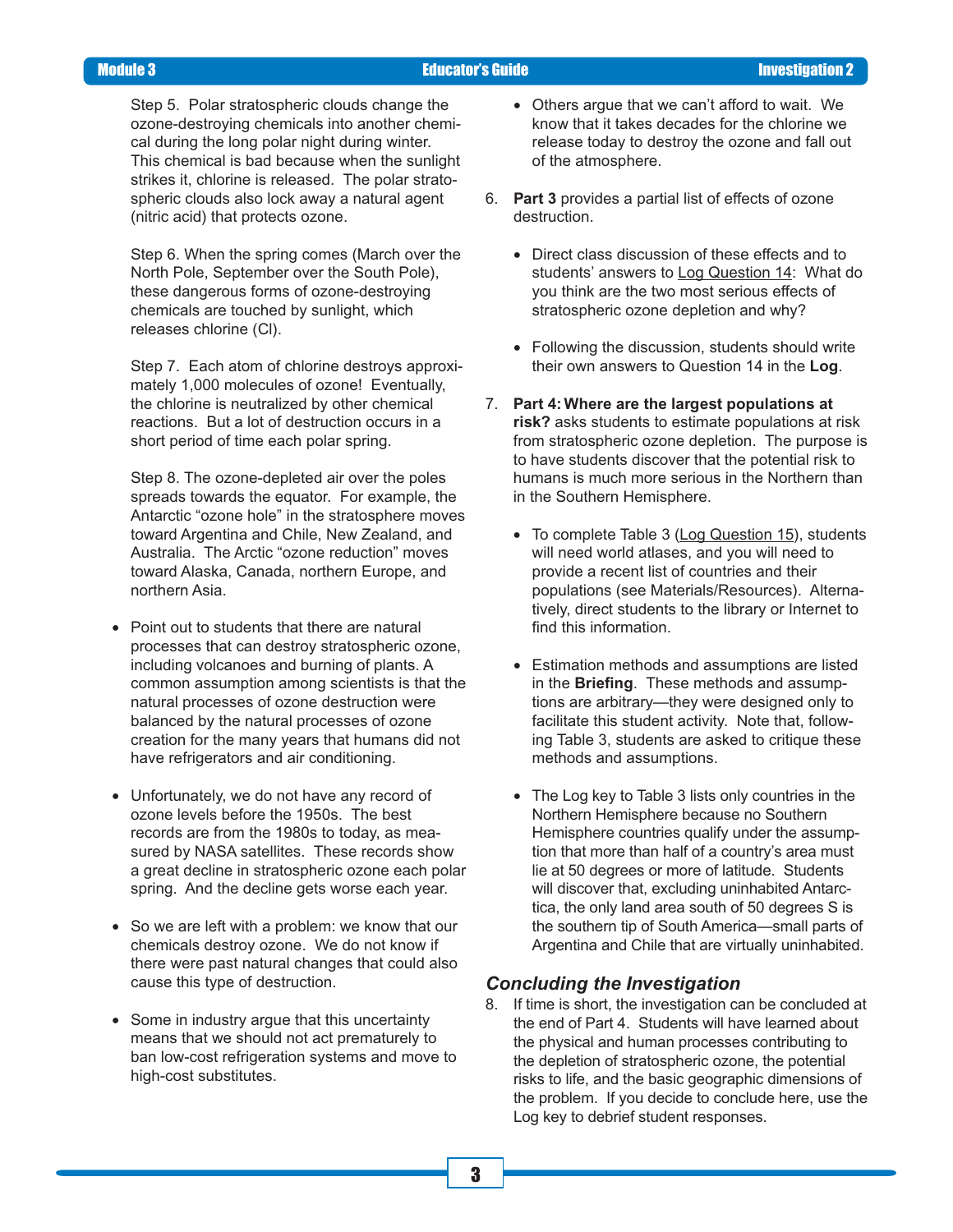- 
- 9. Alternatively, it is recommended that you extend the investigation by adding the important political geographic perspective contained in **Parts 5 and 6**.
- 10. Have students read silently or aloud **Parts 5 and 6**.
	- You may want to download and print in advance a copy of the Montreal Protocol, since students may want to see the details of political arrangement. The Montreal Protocol can be found at <http://www.unep.org/mont\_t.shtml>.
	- To provide more information, you may wish to have students access a web site giving up-todate information on the status of the ozone layer at <http://jwocky.gsfc.nasa.gov/ozone/ today.html>.
- 11. Put students into an even number of small groups, with three to five students in each.
	- These groups should prepare to make presentations at a meeting of the Executive Committee of the Multilateral Fund for the Montreal Protocol.
	- The ECMF is the international body that was established to help LDCs reduce their use of ozone-destroying chemicals.
	- See 12 and 13, below.
- 12. Assign *half* of the small groups to role-play highlatitude, rich industrialized countries (MDCs), such as Germany, United Kingdom, Sweden, Canada, or the United States.
	- Encourage these groups to develop the positions and arguments they should make, based upon their understanding of the geopolitics of stratospheric ozone. If necessary, lead them to the following:
	- Groups playing the MDCs should prepare to support the position that lower latitude countries *should work* to avoid ozone destruction.
	- Their goal should be to convince the low-latitude LDCs that they should implement new restrictions on the manufacturing and use of compounds that destroy stratospheric ozone.
- 13. Assign the *other half* of the small groups to roleplay low-latitude poor developing countries (LDCs), such as India, China, Brazil, Indonesia, or Nigeria.
	- Encourage these groups to develop the positions and arguments they should make, based upon their understanding of the geopolitics of stratospheric ozone. If necessary, lead them to the following:
- Groups playing the LDCs should prepare to support the position that lower latitude countries *should not work* to avoid ozone destruction.
- Their goal is to convince their fellow developing countries to not rush too fast into new and expensive restrictions on the manufacturing and use of compounds that destroy stratospheric ozone.
- 14. Establish a time schedule for presentations by each of the groups. You may wish to structure presentations using a conventional debate format (e.g., with rebuttals, etc.) or simply allow each of the groups to have equal time to make their arguments and offer their resolutions.

The following are points to look for from the LDC groups:

- The ozone layer is made in the stratosphere over our low-latitude countries, and it is not being depleted over our countries.
- Developed nations want us to stop using the inexpensive chemicals that now go into our refrigerators and pesticides, but
- Who is going to pay for new refrigerators?
- Who is going to give us a substitute for the methyl bromide pesticide that has been so good at increasing the yield of our crops?
- It is the rich industrialized countries that have put most of the ozone-destroying chemicals into the atmosphere.
- Unlike the poor low-latitude countries, the highlatitude countries have the wealth to cope with the ozone problem.
- If the rich countries want the poor countries to stop using ozone-destroying chemicals, the rich countries should pay the poor countries for the new chemicals and new equipment that would substitute for the old ozone-destroying compounds.
- In any event, the breakdown of the ozone layer may be occurring naturally. Science is not absolutely certain on this point.
- So why make our people change from cheap refrigerants and air conditioning until we learn more about natural variability in the ozone layer?
- Low-latitude countries might put up a resolution such as: Resolved: that we agree to ban the manufacturing and use of all ozone-destroying chemicals when the high-latitude countries agree to replace all facilities and machines that produce and use ozone-destroying chemicals.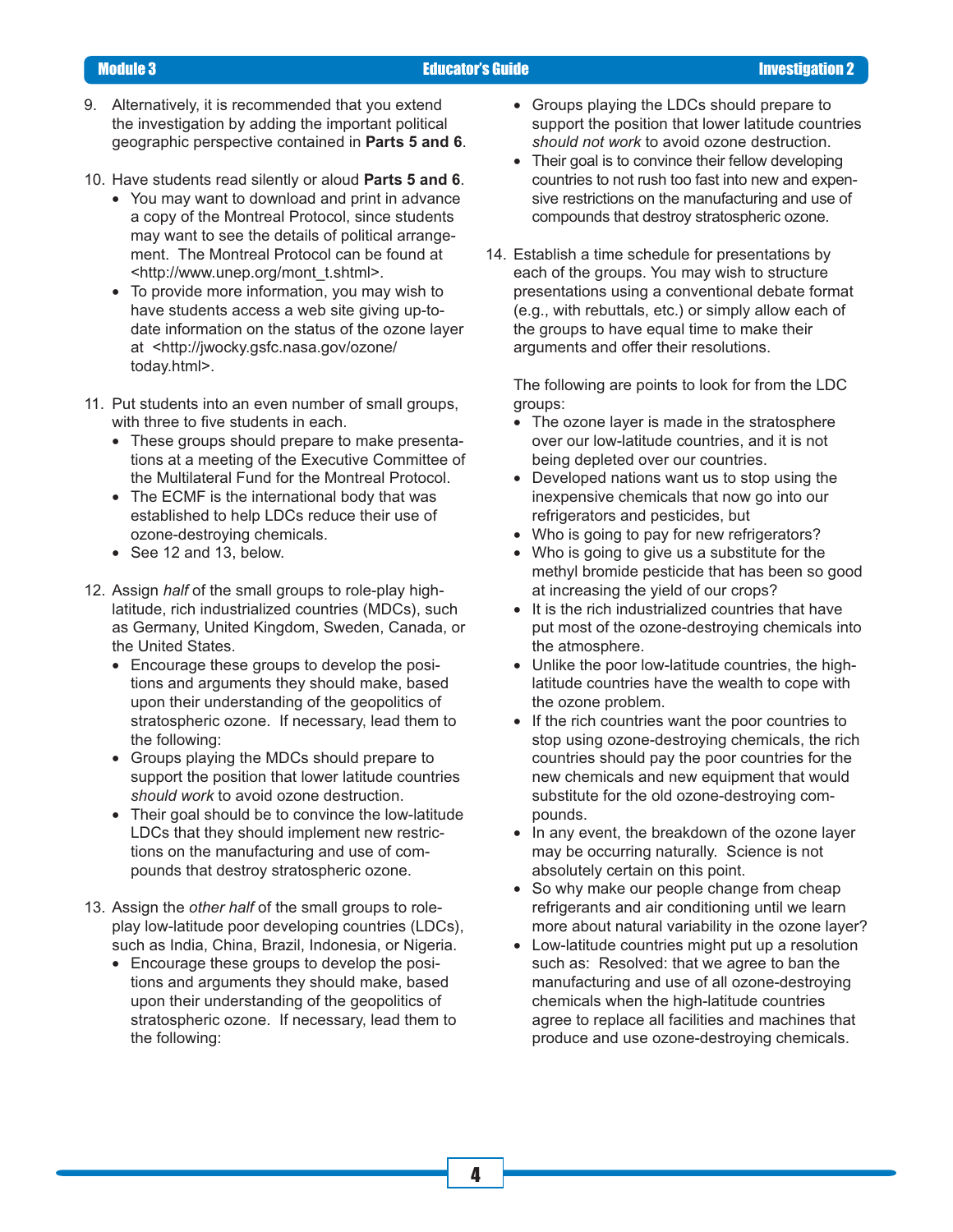The following points could be made by the MDC groups:

- The ozone layer shields us from harmful ultraviolet radiation.
- The world's use of ozone-destroying chemicals is the main cause of stratospheric ozone depletion.
- Ozone depletion is taking place over the highlatitude countries; thus, it is life in these countries that faces the greatest threat from increased UV radiation.
- Earth's ozone layer has existed for billions of years in a balance between natural breakdown and natural creation.
- We can't afford to take the chance that recently observed ozone changes are nothing more than natural variability. If we wait to take action to stop the use of ozone-destroying compounds, it will take decades for the chlorine we make today to fall out of the stratosphere.
- An example of a resolution that might be offered by a rich, high-latitude country is: Resolved: that we agree to crack down on the illegal use of ozone-destroying chemicals.
- 15. Debrief the presentations by having students critique the arguments and resolutions made by the small groups.

### **Evaluation**

#### *Log*

- 1. The latitude and longitude of Kiruna, Sweden, is *67.49*°*N and 20.08*°*E.*
- 2. Complete this sentence: The purpose of the SOLVE project is to: *Understand exactly why so much ozone disappears above the North Pole in winter and when that ozone layer might recover.*
- 3. What is the significance of the stratospheric ozone layer to life on Earth? *The ozone layer of the atmosphere protects Earth below from ultraviolet radiation from the Sun. Too much UV radiation reaching the planet's surface can burn skin, cause cataracts, kill living cells, and harm crops.*
- 4. Complete this sentence: The major observation of the SOLVE project during the winter of 1999-2000 was that:

*In some parts of the Arctic stratosphere—located from about 16 kilometers to 48 kilometers above Earth—ozone concentrations declined as much as 60 percent from November 1999 through March 2000.*

- 5. Complete this sentence: According to SOLVE project scientists, the significant decline in ozone over the Arctic in the winter of 1999-2000 was caused by: *An increase in the area and longevity of polar stratospheric clouds (PSCs).*
- 6. What are polar stratospheric clouds (PSCs)? *PSCs, which are made up of ice and nitric acid, form about 21 kilometers (13 miles) above the poles where winter temperatures can drop to -93*°*C (-110*°*F) and below.*
- 7. What is the role of PSCs in the destruction of stratospheric ozone? *PSCs are hosts to the chemical reactions that destroy ozone. Chlorine and bromine atoms in the stratosphere attach to the ice crystals of the PSCs. Sunlight on the PSCs in late winter and early spring causes reactions that change these atoms into a form that destroys ozone. One chlorine or bromine atom can destroy thousands of ozone molecules.*
- 8. According to Figure 2, where has the most stratospheric ozone been depleted, over the Arctic or Antarctic? *Antarctic*
- 9. Where are the lowest temperatures, over the Arctic or Antarctic? *Antarctic*
- 10. Where would you expect to find the most and longest lasting PSCs, over the Arctic or Antarctic? *Antarctic*
- 11. Explain your answer to Question 10. *The coldest temperatures are over the Antarctic, and so the most and longest lasting PSCs will form where the temperatures are the coldest.*
- 12. In which hemisphere, the Northern or Southern, would stratospheric ozone depletion affect the most people? *The Northern Hemisphere*
- 13. Explain your answer to Question 12. *The Northern Hemisphere has much larger populations at high latitudes than does the Southern Hemisphere, so one would expect Arctic ozone depletion to affect more people than Antarctic depletion.*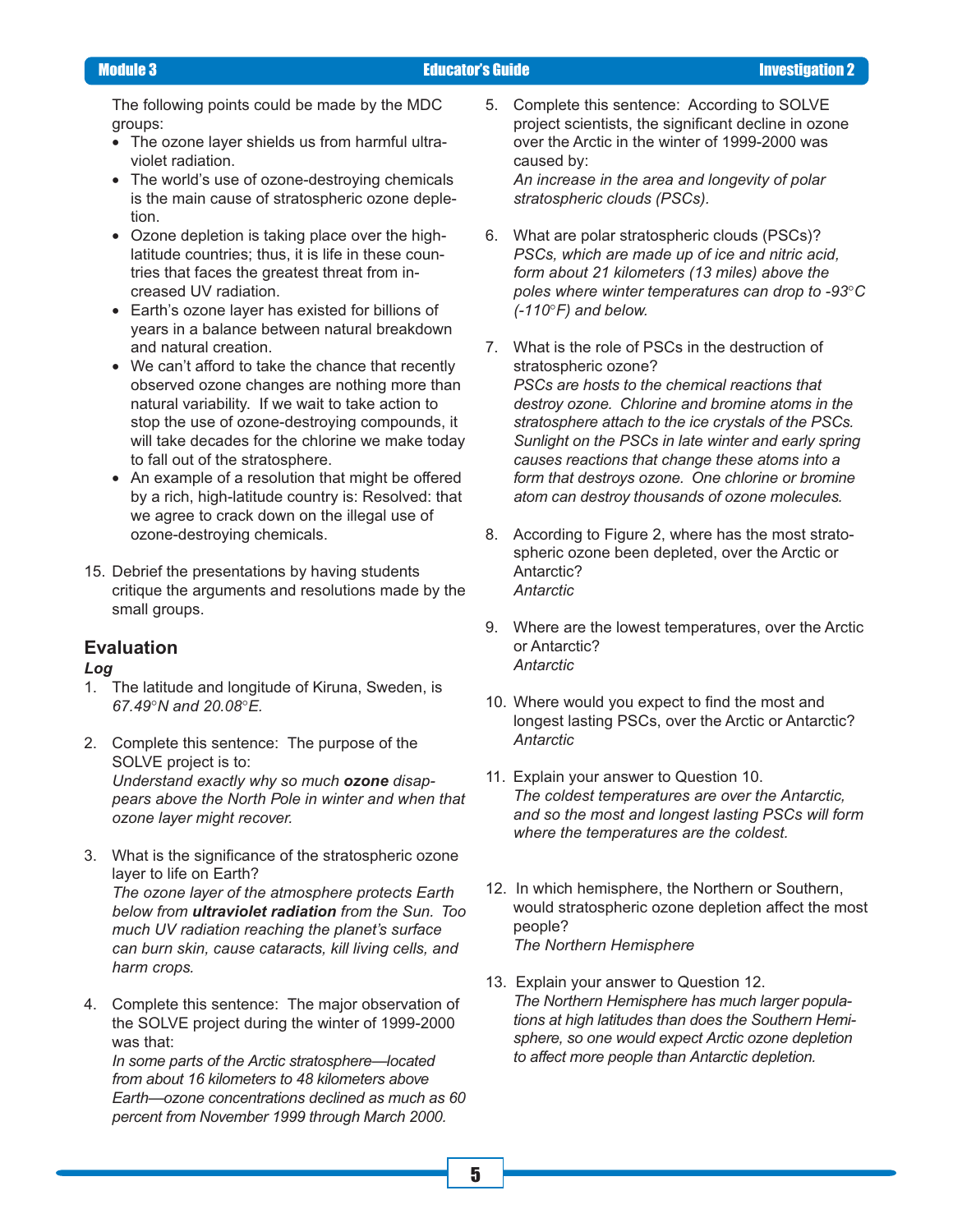- 14. What do you think are the two most serious effects of stratospheric ozone depletion and why? *Since this question asks for an opinion, there is no one correct answer. However, a useful discussion can be based on student opinions. Possible answers include:*
	- *increases in skin cancers, cataracts and blindness, and infections; and*
	- *decreases in life in northern lakes, food production, tree growth, and ocean phytoplankton that make oxygen.*
- 15. Complete Table 3 and write your critique in the space provided below.

### **Table 3: Estimated populations at risk from stratospheric ozone depletion in the Northern Hemisphere a**

| Country <sup>b</sup>  | Population (millions) |
|-----------------------|-----------------------|
| Russia                | 145.2                 |
| Germany               | 82.1                  |
| <b>United Kingdom</b> | 59.8                  |
| Poland                | 38.6                  |
| Canada                | 30.8                  |
| Netherlands           | 15.9                  |
| Belgium               | 10.2                  |
| <b>Belarus</b>        | 10.0                  |
| Sweden                | 8.9                   |
| Denmark               | 5.3                   |
| Finland               | 5.2                   |
| Norway                | 4.5                   |
| Ireland               | 3.8                   |
| Lithuania             | $\overline{3.7}$      |
| Latvia                | 2.4                   |
| Estonia               | 1.4                   |
| Iceland               | 0.3                   |
| <b>TOTAL</b>          | 428.1                 |

a. Populations at risk are assumed to lie at 50 degrees or more of latitude.

**b.** These estimates come from the following rule: Countries listed have more than half of their areas lying at more than 50 degrees. For example, less than half of France but more than half of Germany lie north of 50 degrees. Thus, France should not be listed, but Germany should be. Population numbers come from Population Reference Bureau. *2000 World Population Data Sheet.* Washington, D.C.: Population Reference Bureau, http://www.prb.org. NOTE: No Southern Hemisphere countries qualify for inclusion under the above criteria.

In the space below, critique the above method of estimating and describe what you think might be a more accurate method.

*In their critiques, students might make the following points:*

- *The 50 degrees or higher assumption is arbitrary: Ozone depletion may affect countries and areas lower in latitude than 50 degrees, depending upon variations in atmospheric circulation.*
- *The assumption that populations are distributed evenly over a country's area is hard to defend, given that populations are typically clustered into urban areas; also population density varies regionally within a country. Population estimation would be more accurate if it were based on the actual distribution of populations.*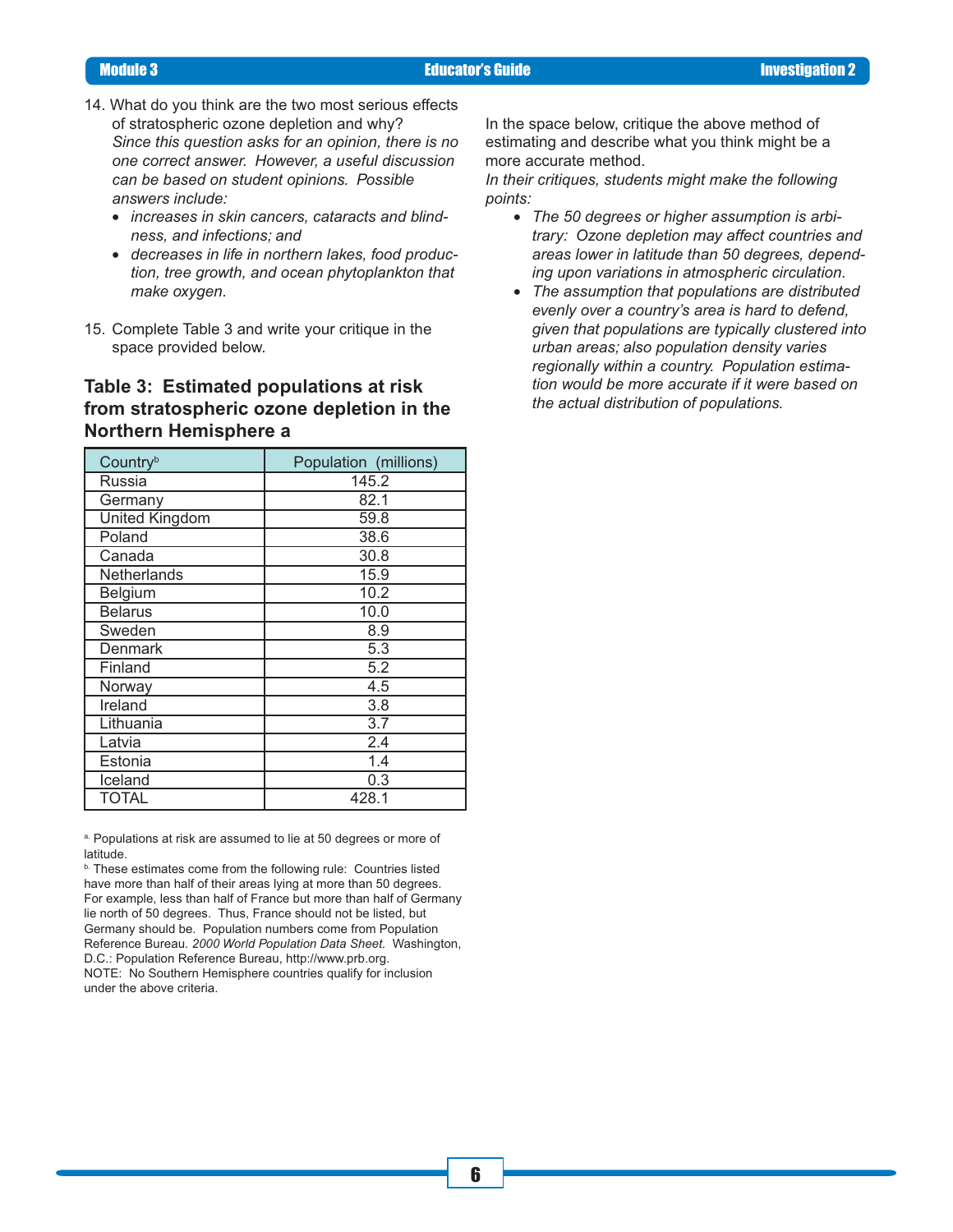

### **Background**

Have you heard of the ozone hole? In the 1970s, scientists began noticing a hole developing in the stratospheric ozone layer high above Antarctica. Scientists attributed the ozone destruction to human action. This alarmed them because the ozone layer protects Earth against harmful amounts of ultraviolet radiation. Life on Earth could be threatened if too much ozone is destroyed. The Antarctic ozone hole puts the health of populations in the Southern Hemisphere at risk. In 1986, a similar hole was identified over the Arctic Ocean, which meant that the much larger populations in the Northern Hemisphere might be at risk. Observations by the NASA SOLVE project showed a decline in Arctic ozone in the winter of 1999-2000. How were these discoveries made? What human actions are to blame? What are the risks to human populations? How many lives are at risk? Will countries cooperate to halt ozone destruction? These are some of the questions raised in this investigation.

### **Objectives**

In this investigation, you will

- learn how, where, and why stratospheric ozone is made and destroyed;
- learn about the effects of the loss of stratospheric ozone;
- estimate the size of the populations at risk from ozone depletion; and
- learn why there is an international debate about the problem of stratospheric ozone.

### **Part 1: What is NASA's SOLVE project?**

To answer this question, study the following two readings, a newspaper article and a NASA news release, and answer Questions 1-7 on the Log.

#### **PROJECT SEEKS KEYS TO OZONE HOLE, REGROWTH** By Katy Human

More than 300 scientists from around the world spent most of December 1999 in Kiruna, Sweden, collecting data for a scientific mission called SOLVE.

goal: to understand exactly why so much **ozone** [words in bold print are defined in the glossary at the end of this investigation] disappears above the North Pole in winter, and when that ozone layer might recover.

They're flying airplanes high into the atmosphere to collect data, sending up balloons bearing instruments, and collecting data from groundbased devices.

The chemical, ozone, is vital for life. The ozone layer of the atmosphere protects the Earth below from **ultraviolet radiation**. UV radiation, when it reaches the planet's surface, burns skin, causes cataracts, and can kill a living cell and harm crops.

"UV radiation is the bad boy in the whole story here," said Paul Newman, an atmospheric physicist at NASA's Goddard Space Flight Center in Greenbelt, Maryland, and a SOLVE scientist. Newman said, "And because ozone screens UV radiation, we have to understand how ozone might change in the future and what affects it today."

A better understanding of ozone layer dynamics could also help industry design products more intelligently.

"If we create a new chemical, what's the impact on ozone?" Newman asked. "If we fly airplanes higher into the **stratosphere**, what's the effect of that?"

In Kiruna, David Fahey, an atmospheric researcher with NOAA, said "winter is taken very seriously up here." He and his colleagues have long taken winter seriously, because that's when the chilly air above the poles sets the scene for ozone destruction.

Winter winds keep a **vortex** of cold air trapped above the North Pole, creating a virtual cauldron in which all the ingredients essential to ozone destruction can mix. **Chlorine** and **bromine**, with numerous industrial uses, are among the most important.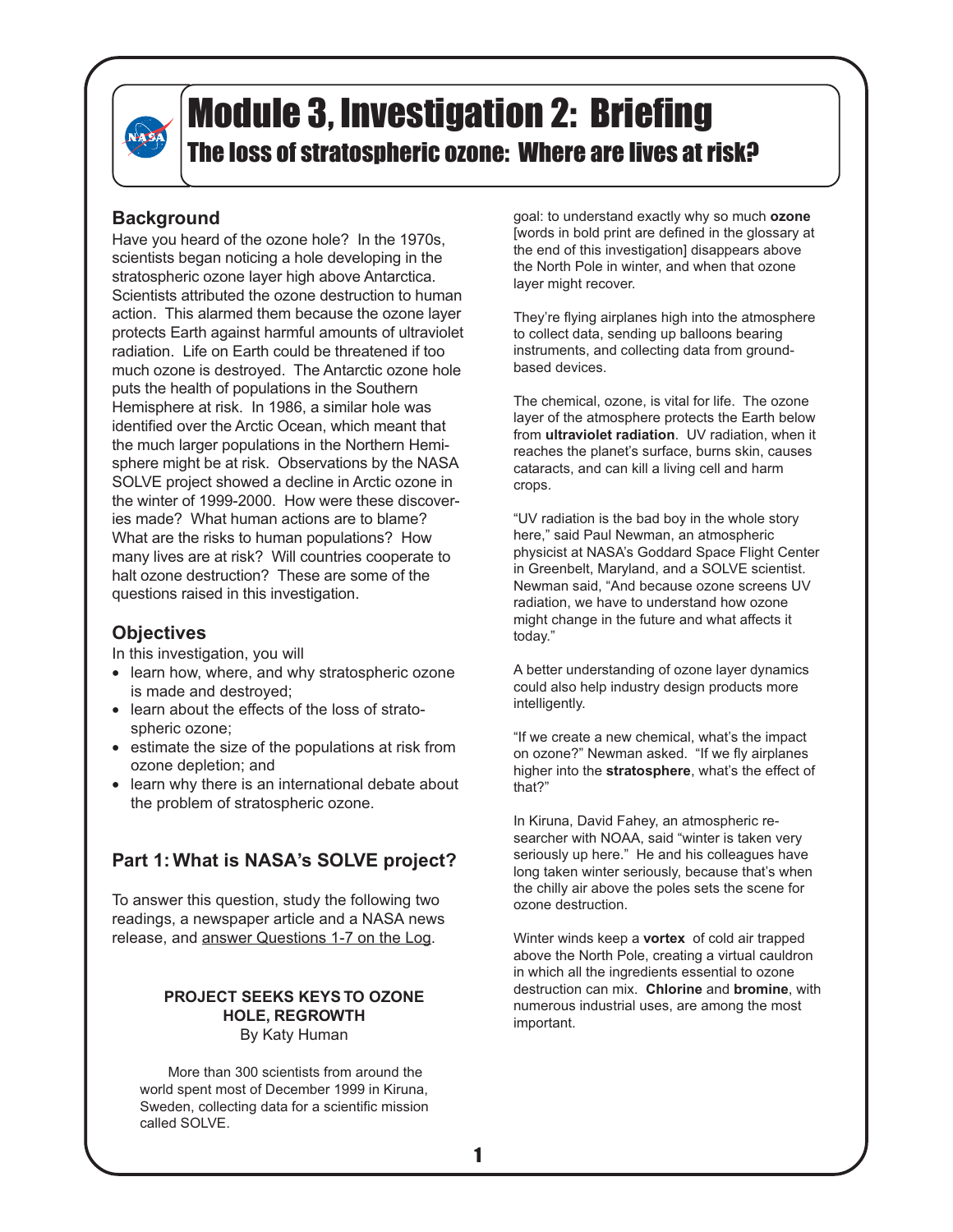"One chlorine atom in the stratosphere can destroy thousands of ozone molecules. Bromine is even more effective," said Rick Shetter, an atmospheric scientist from the National Center for Atmospheric Research in Boulder, Colorado.

Industries once used chlorine- and brominecontaining chemicals almost indiscriminately, because no one knew what they might do to the atmosphere. But in the 1980s, researchers realized that the pollutants not only destroy ozone, they have a long life span in the stratosphere, once they drifted there. They might wreak havoc on ozone for decades, even if industry were to shift immediately to alternative chemicals. [See Table 1 for a timeline of ozone developments.]

**Table 1: Ozone time-line**

#### 1928

**NASA** 

• Thomas Midgely produced a chemical compound called CFC-12 (dichlorodifluoromethane) to serve as a replacement for the highly toxic and flammable refrigerants such as ammonia.

1930s

• Dupont and General Motors began to market CFCs under the trade name Freon. Since then, other CFCs have been synthesized and produced in large quantities. CFCs have been extensively used in refrigerators and as propellants in aerosol cans.

#### 1960s

- Recognition that  $O_3$  was naturally low over Antarctic. 1970s
- Discovery of curious "hole" in ozone layer over Antarctica, a seasonal thinning of the layer occurring in early spring, reaching a minimum in October.
- United States issues ban on CFCs.

1980s

- Studies of SOL (stratospheric ozone layer) indicated substantial decline in total global ozone—8 percent decline from 1979-1987.
- Landmark paper in *Nature* by Farman, Gardiner, and Shanklin of the British Antarctic Survey showed that  $O<sub>3</sub>$ was disappearing over Antarctic during the southern hemisphere spring.
- Vienna Conference convened by United Nations Environment Programme (UNEP)—43 countries brought forth the Vienna Convention for the Protection of the Ozone Layer.
- Corresponding to the Antarctic hole, a hole was identified over the Arctic Ocean in February (maximum thinning at both poles matches the time of lowest surface temperatures).
- Scientists agreed that a serious and persistent global decrease was in progress at a rate far faster than what had been previously predicted.
- Twenty-three countries endorsed the UNEP plan for cutting global CFC consumption by 50 percent by 1999.

In 1997, the United States signed the Montreal Protocol on Substances that Deplete the Ozone. Many nations have phased out and even eliminated the use of chemicals that destroy the ozone layer. [See Table 2 for a list of ozonedestroying chemicals.]

But Fahey says ozone is still in danger. "The active agent, the perpetrator, has been contained, but that doesn't mean ozone has recovered," he said. "It's like a fire: First you keep it from spreading, but then you have to wait for it to burn itself out." It'll be at least 2050 before the severely depleted Antarctic's ozone layer returns to its 1980 thickness, Fahey estimated.

- In an agreement known as the Montreal Protocol, the United States joined 31 other countries in approving a similar goal.
- Airborne Arctic Stratospheric Expedition (AASE-I) found high concentrations of chlorine monoxide inside the Arctic vortex, suggesting that significant ozone depletion could occur during the Arctic spring. Several studies calculated and deduced ozone losses based on these observations. 1990s
- Slight increase in UVR—about 1 percent/year over preceding 8 years—had been documented at an observing station in the Swiss Alps at an altitude of 3600 meters (12,000 feet).
- Montreal Protocol was expanded and strengthened to a goal of 50 percent reduction of CFCs by 1995 and 85 percent by 1997.
- With the Upper Atmosphere Research Satellite (UARS), the AASE-II, and the European Arctic Stratospheric Ozone Experiment (EASOE), the Arctic winter of 1991-1992 was studied extensively. A number of researchers deduced various ozone loss rates inside the Arctic vortex.
- 1995-1996 was the first winter to show very large ozone losses and a polar ozone low in the Arctic that was very similar to the one observed over Antarctica each year.
- March 1997 Arctic ozone amounts were the lowest on record for the previous 20 years of observations.
- United States signed the Montreal Protocol on Substances that Deplete the Ozone.

#### 2000s

- NASA's SOLVE project finds a significant decline in stratospheric ozone over the Arctic caused by an increase in the area and duration of polar stratospheric clouds (PSCs).
- Next global ozone report scheduled for 2002: UNEP publishes ozone report every four years.
- 2050 is the year it is estimated that the severely depleted Antarctic ozone layer will return to its 1980 thickness.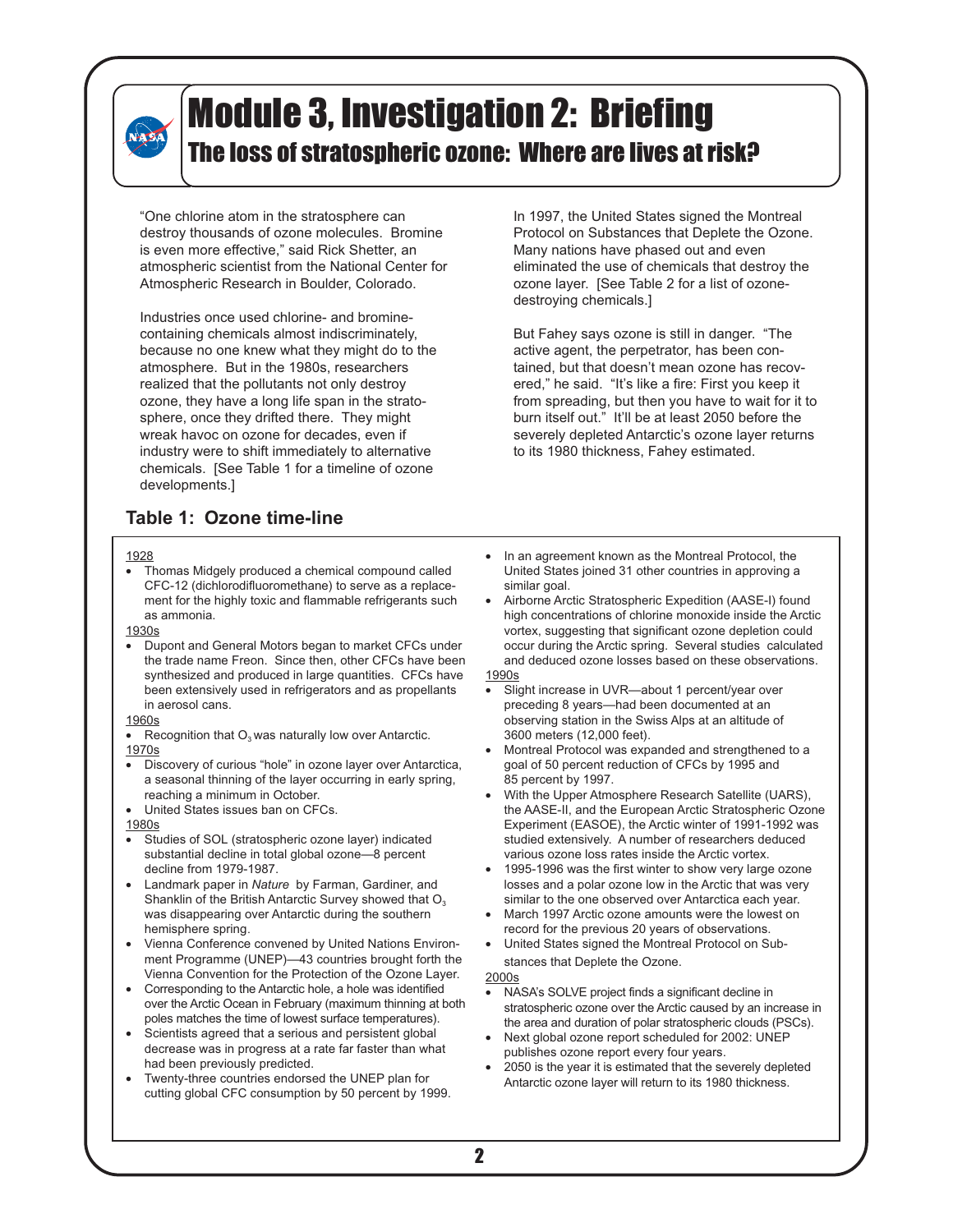# **NASA**

### Module 3, Investigation 2: Briefing The loss of stratospheric ozone: Where are lives at risk?

SOLVE researchers are not only trying to put numbers on all the chemical reactions that lead to ozone depletion; they're also trying to understand a dangerous new player in the ozone depletion game up north.

In recent years, though the Earth's surface appears to have warmed slightly, the stratosphere has cooled. Those cold temperatures let a particular type of cloud form—polar stratospheric clouds. These clouds are host to the chemical reactions that deplete ozone. [Human, Katy. 2000. [Boulder, CO] *Daily Camera*, Jan. 29, pp. 1A, 4A.]

### ARCTIC OZONE DEPLETION LINKED TO LONGEVITY OF POLAR STRATOSPHERIC CLOUDS

NASA Press Release 00-43, May 30, 2000

A significant decline in ozone over the Arctic last winter was due to an increase in the area and longevity of **polar stratospheric clouds** (PSCs), according to a group of researchers who participated in a large, international atmospheric science campaign.

The ozone-destroying clouds are made of ice and **nitric acid**, said University of Colorado at Boulder Professor Owen B. Toon, one of five project scientists heading up NASA's SAGE III Ozone Loss and Validation Experiment, or SOLVE. The massive SOLVE project involved satellites, aircraft, balloons and ground-based instruments operated from December 1999 through March 2000 by more than 200 scientists and support staff from the United States, Canada, Europe, Russia, and Japan.

"Even very small numbers of particles in PSCs can efficiently remove **nitrogen** from the stratosphere," said Eric Jensen, a scientist at NASA Ames Research Center, located in California's Silicon Valley. "We found that the clouds lasted longer during the 1999-2000 winter than during past winters, allowing greater ozone depletion over the Arctic."

"Polar stratospheric clouds generally form about 13 miles above the poles where temperatures can drop to minus 110 degrees Fahrenheit and below," said Toon. The SOLVE campaign was staged out of Kiruna, Sweden.

In some parts of the Arctic stratosphere—which is located from about 10 miles to 30 miles above Earth—ozone concentrations declined as much as 60 percent from November 1999 through March 2000. The fragile stratospheric ozone layer shields life on Earth from the harmful effects of ultraviolet radiation.

Although seasonal ozone loss is more severe in the Antarctic, the ozone loss in the Arctic presents potentially more serious health problems to human beings, said Toon. Ozone-depleted air from the Arctic drifts south toward North America, Europe, and Russia each spring, increasing the amounts of ultraviolet light reaching Earth's surface in the highly populated mid-latitudes and potentially causing increases in several types of cancer.

Most chlorine compounds pumped into Earth's atmosphere in recent decades by human activity initially were tied up as chlorine nitrate or hydrochloric acid, both of which are nonreactive. But if there is a surface area to attach to, like the polar stratospheric cloud ice crystals, the chlorine compounds change into ozone-gobbling chlorine radicals in late winter and early spring after reacting with sunlight.

The greenhouse effect, which warms Earth near its surface, may ironically be cooling the stratosphere enough to cause these clouds to form earlier and persist longer. Greenhouse gases are radiating energy and heat away from the upper stratosphere, creating prime conditions for polar stratospheric cloud formation.

"With the clouds persisting longer, we are seeing greater ozone losses even though the amount of chlorine in the atmosphere has declined slightly," said Toon. Manufacture of **chlorofluorocarbons** [CFCs] ceased in 1996 in signatory countries under the terms of the Montreal Protocol and its amendments (NASA 2000).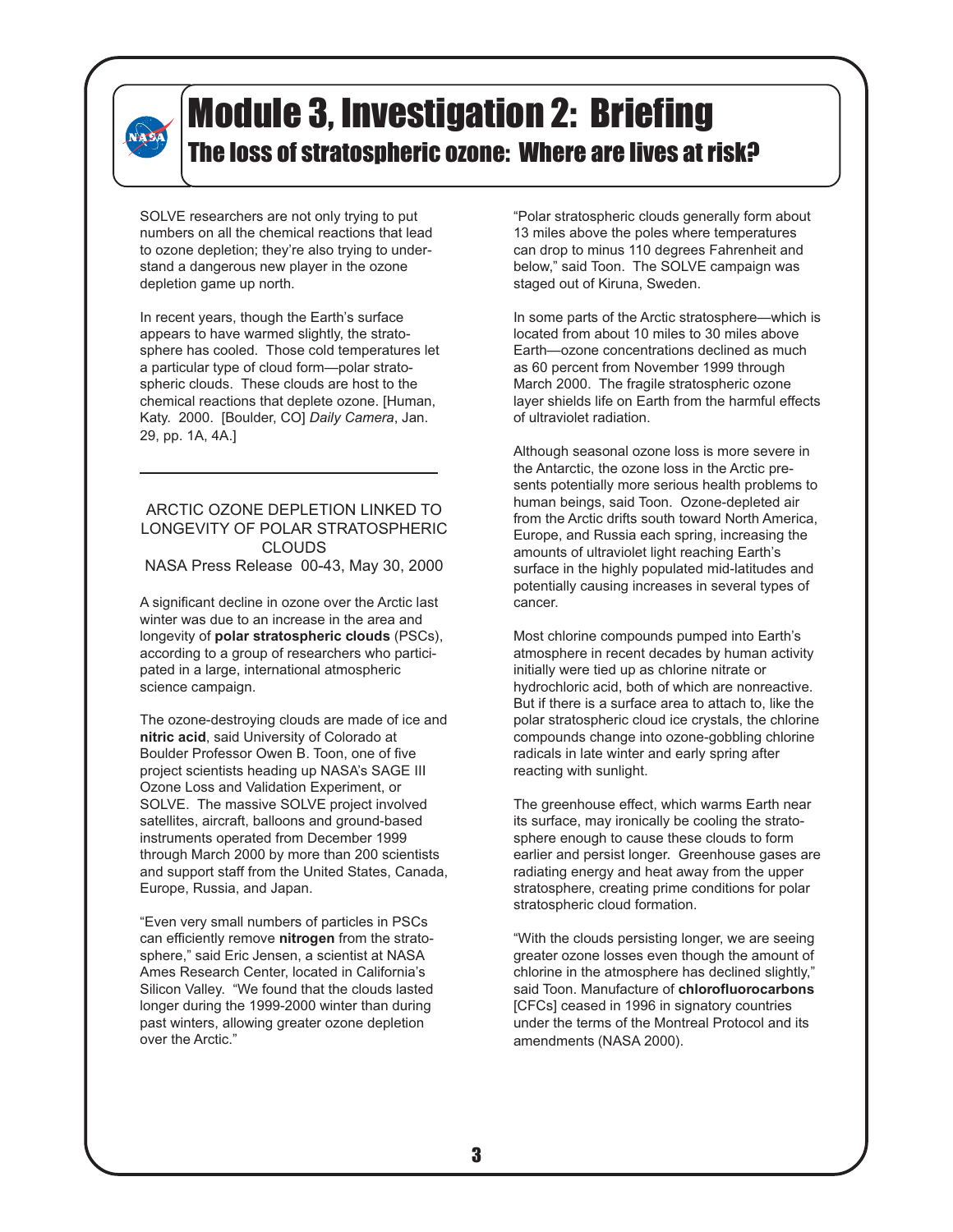# NASA

# Module 3, Investigation 2: Briefing

### The loss of stratospheric ozone: Where are lives at risk?

Ozone-destroying chemicals that contain chlorine and bromine are released by the action of people. The release can come from actions as innocent as replacing refrigerants in a car air conditioner or hauling an old refrigerator to a dump (Table 2).

### **Part 2. What is the natural geography of ozone?**

Is ozone good or bad? The answer to that question is fundamentally geographic: It depends on *where* it is. Ozone is the same molecule (O $_{\tiny 3}$  or 3 oxygens) no matter where it is found, but we don't like the "bad ozone" in the lower atmosphere (**tropo**sphere), and we are worried about the loss of "good ozone" in the upper atmosphere (**stratosphere**).

- The ozone close to the surface (in the troposphere) causes air pollution in our cities. Ozone air pollution is harmful to our health.
- But the stratospheric ozone is good. Stratospheric ozone absorbs a lot of the harmful ultraviolet solar radiation. Without stratospheric ozone, life as we know it would not be possible on Earth.

There are three keys to understanding the natural geography of stratospheric ozone (Figure 1):

- 1. The oxygen that we breath  $(O_2)$  is hit by the intense sunlight in the tropics, including the intense ultraviolet radiation.
- 2. The ultraviolet sunlight in the stratosphere (10- 50 kilometers above the surface) hitting the  $O<sub>2</sub>$ makes  $\mathsf{O}_{_{\!3}}$  over the tropics.
- 3. The  ${\mathsf O}_{_{\!3}}$  surplus over the tropics is moved all over the planet by winds to provide a global ozone layer.

### **Table 2: Ozone-destroying chemicals**

| <b>Chemicals</b>              | <b>Uses and Sources</b>                                                        |
|-------------------------------|--------------------------------------------------------------------------------|
| Chlorofluorocarbons<br>(CFCs) | Refrigerators, air<br>conditioners, aerosol<br>sprays, fire extin-<br>guishers |
| Halons                        | Fire suppression                                                               |
| Methyl bromide                | Pesticide and natural<br>ocean release                                         |
| Sulfate aerosols              | From natural volca-<br>noes                                                    |
| Methyl chloride               | From natural and<br>human-made savanna<br>fires                                |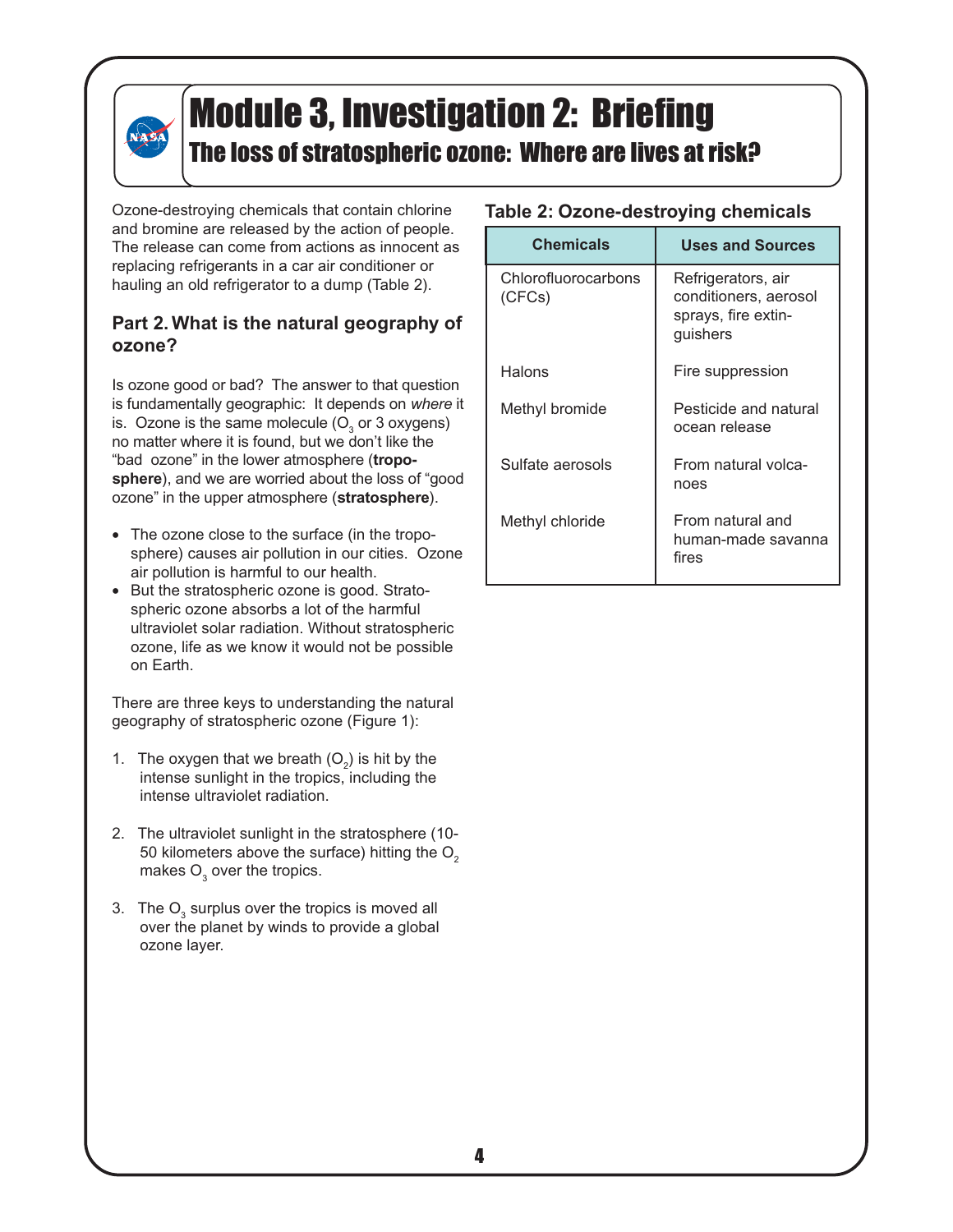

## Module 3, Investigation 2: Briefing

The loss of stratospheric ozone: Where are lives at risk?



**Figure 1: Ozone is produced over the tropics in the stratosphere. Winds then distribute the ozone to higher latitudes.**

Use Figure 2 to find out how the geography of the ozone layer over the Antarctic and Arctic has changed in the last two decades.

#### Answer Questions 8-13 on the Log.

You can see how important ozone is by examining the temperature curve on the right of Figure 1. In the troposphere, the source of heat comes only indirectly from the Sun. The Sun first heats up Earth, and then Earth heats up the troposphere. So the farther you go from Earth, the colder it gets. Temperatures rise in the stratosphere because the ozone layer absorbs harmful ultraviolet radiation. The process of absorbing the ultraviolet radiation heats up the stratosphere.



**Figure 2: Polar ozone depletion over an 18-year period as measured by NASA's Total Ozone Mapping Spectrometer (TOMS). Red indicates high-ozone amounts; blue indicates low ozone.**

Source: http://eos-chem.gsfc.nasa.gov/science.html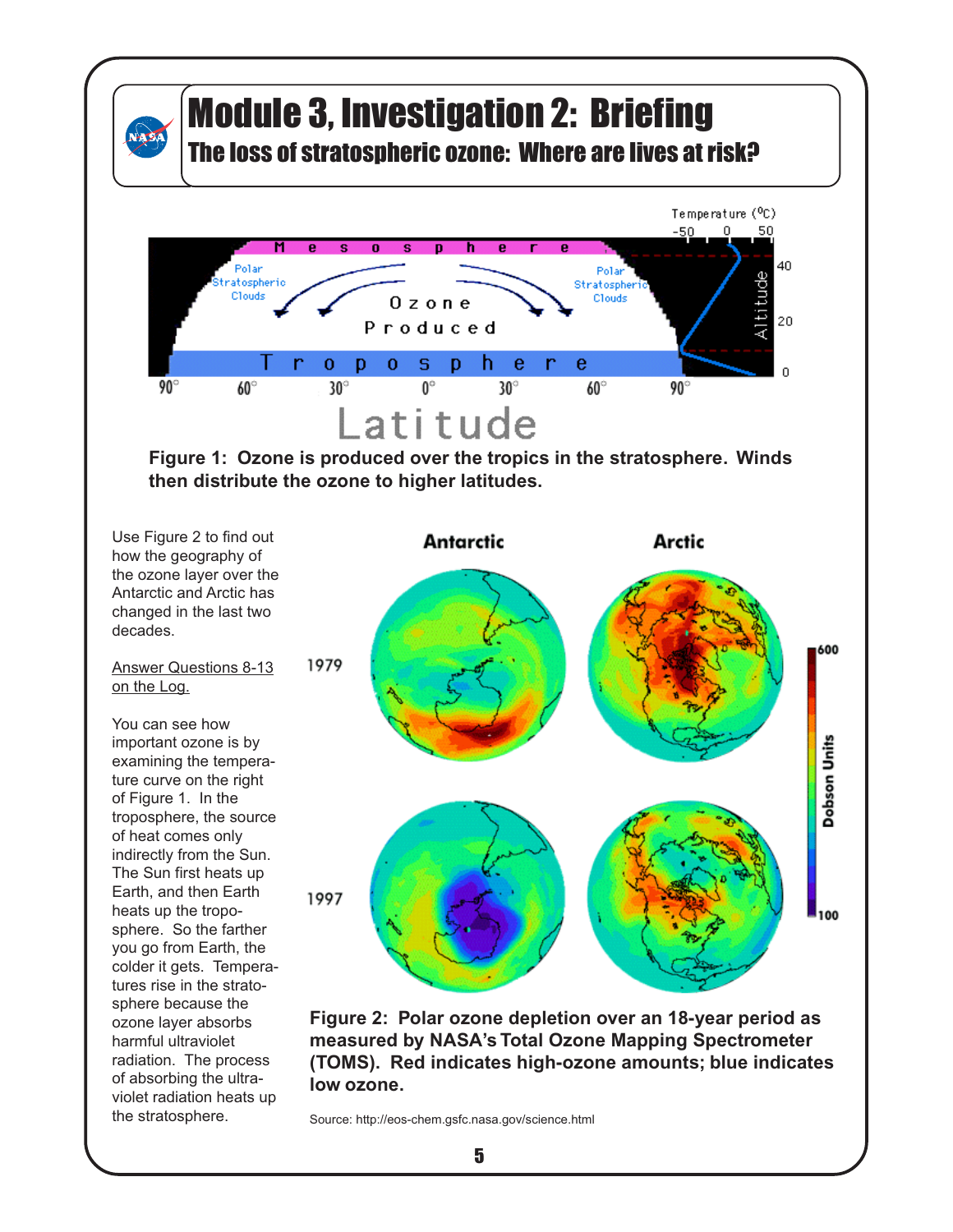If you're thinking that ozone destruction in the high latitudes relates to the fact that it's cold near the poles, you're absolutely right! During the Southern Hemisphere's winter, air can reach temperatures colder than -90°C near the South Pole. In the Northern Hemisphere winter, the lowest temperatures reach about -65°C. As a result of the intense cold, a circular current of strong winds (called a **vortex**) surrounds each pole in the winter. The vortex around Antarctica is much stronger than the vortex around the Arctic. The vortex helps create a "witches brew" of ozone-destroying compounds.

**NASA** 

Keep in mind that there is no sunlight reaching the polar latitudes in the winter. So, of course, it's going to be cold. The very cold temperatures help form **polar stratospheric clouds (PSCs)** (Figure 3).

The Northern Hemisphere has not seen as much seasonal ozone destruction as has been experienced over Antarctica. This is because the Arctic does not have the extremely cold temperatures



### **Figure 3: Polar stratospheric clouds (PSCs) are seen above Stavanger, Norway**

This photograph was taken from the NASA DC-8 flying laboratory at nearly 39,000 feet on February 28, 1989. The lower polar stratospheric clouds (seen edge-on as a thin, dark orange or brown layer) are made up of nitrogen compounds, including nitric acid. Multiple layering can be seen. The whiter clouds consist mostly of frozen water molecules.

Source: http://ails.arc.nasa.gov/Images/EarthSci/AC89-0114- 605.html



12

### **Figure 4: The springtime decline in ozone concentrations over the Arctic and adjacent high-latitude countries**

The red and orange indicate high ozone values, which have been slowly getting less since at least 1979—when NASA started gathering data. There isn't a consistent decline in ozone levels over the Arctic because some winters are not cold enough to form polar stratospheric clouds (PSCs).

Source: http:// jwocky.gsfc.nasa.gov/ multi/ TOMSmarch79\_98.gif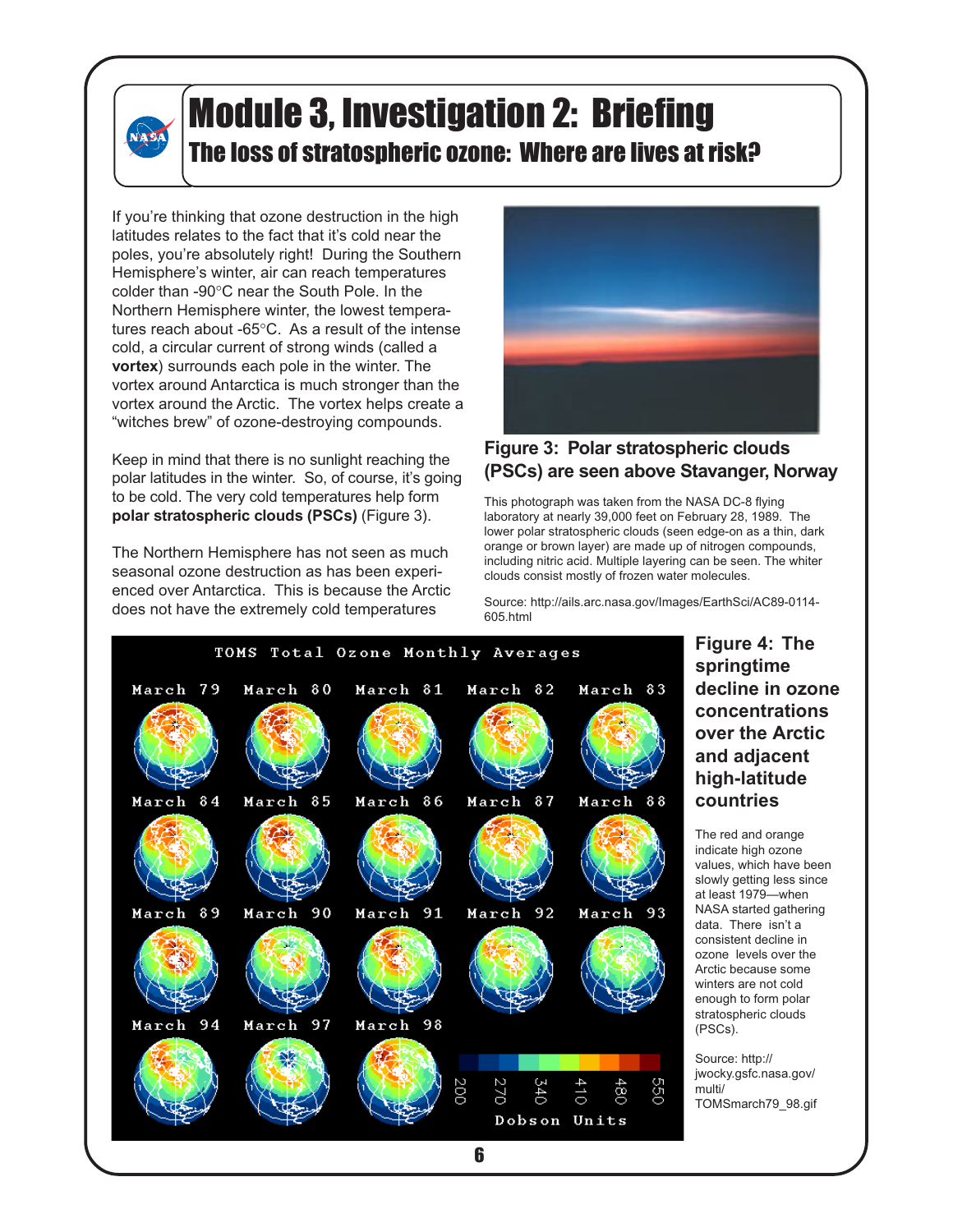# **NASA**

### Module 3, Investigation 2: Briefing The loss of stratospheric ozone: Where are lives at risk?

needed to form polar stratospheric clouds each year. Intense PSC formation occurs only in some years over the Arctic, leading to destruction of ozone but much less than over Antarctica. NASA's TOMS satellite has kept track of ozone concentrations over North America since 1979 (Figure 4). What trends do you see in Figure 4?

### **Part 3: What are the effects of ozone destruction?**

The problem of stratospheric ozone destruction in the tropics is minimal. Although some ozonedestroying chemicals are manufactured in the tropics, ozone depletion is least there. Even though there is a lot of solar radiation hitting the tropics, tropical plants and animals are adapted to it.

Almost all of the effects of ozone depletion are at high latitudes. Since plants and animals at these high latitudes have adapted to only low levels of ultraviolet radiation, a large increase could be potentially dangerous. Here are some worrisome points.

- Information from NASA's Total Ozone Mapping Satellite (TOMS) indicates spring and summer ultraviolet radiation has increased 5 percent per decade at 45°N, 7 percent at 55°N, and 10 percent per decade at 55°S. The ability of ultraviolet radiation to damage DNA increases 2.5 percent for each 1 percent reduction in ozone. Increases in skin cancers, nonmelanoma for example, are estimated to have increased from 3 percent at low latitudes to 39 percent at 55°S.
- People of fair skin are generally more prone to skin cancer. Today, in the United States, more than 50 percent of new cancers are skin cancers. Skin cancer is now the fastest growing type of cancer among men and the third fastest among women.
- Medical researchers think that increases in ultraviolet radiation reduce effectiveness of the human immune system, which increases susceptibility to infections.
- Higher ultraviolet concentrations can lead to cataracts and eventually blindness. The United Nations Environment Program (UNEP) estimates that a 1 percent decrease in ozone can lead to cataracts in an additional 100,000 people.
- Northern lakes in areas formerly glaciated (such as Canada and Scandinavia) are affected by small increases in ultraviolet radiation, with the downward migration of zooplankton and reduction in chlorophyll, causing complications in the food chain in these lakes.
- Some agricultural plants appear to be sensitive to increases in ultraviolet radiation, particularly barley, broccoli, carrots, cauliflower, cucumbers, oats, peas, soybeans, sweet corn, and tomatoes. For every 1 percent increase in ultraviolet radiation, food production decreases 1 percent.
- About 45 percent of tree species appear to be sensitive to ultraviolet increases.
- Today, ultraviolet radiation is penetrating to depths in the ocean never previously seen. **Phytoplankton** grow just below the ocean surface and do not benefit much from the natural blocking effect of ultraviolet radiation by water. Phytoplankton in the ocean absorb carbon dioxide, produce oxygen, produce compounds that help clouds form, and are the foundation of the ocean food chain. In the area around the Antarctic ozone hole, there has been a 6-12 percent decrease in phytoplankton productivity in the spring, when the ozone hole appears. When averaged out over the entire year, the decrease is 2 percent. The long-term effects of such a decline in phytoplankton productivity are uncertain.

Answer Question 14 on the Log.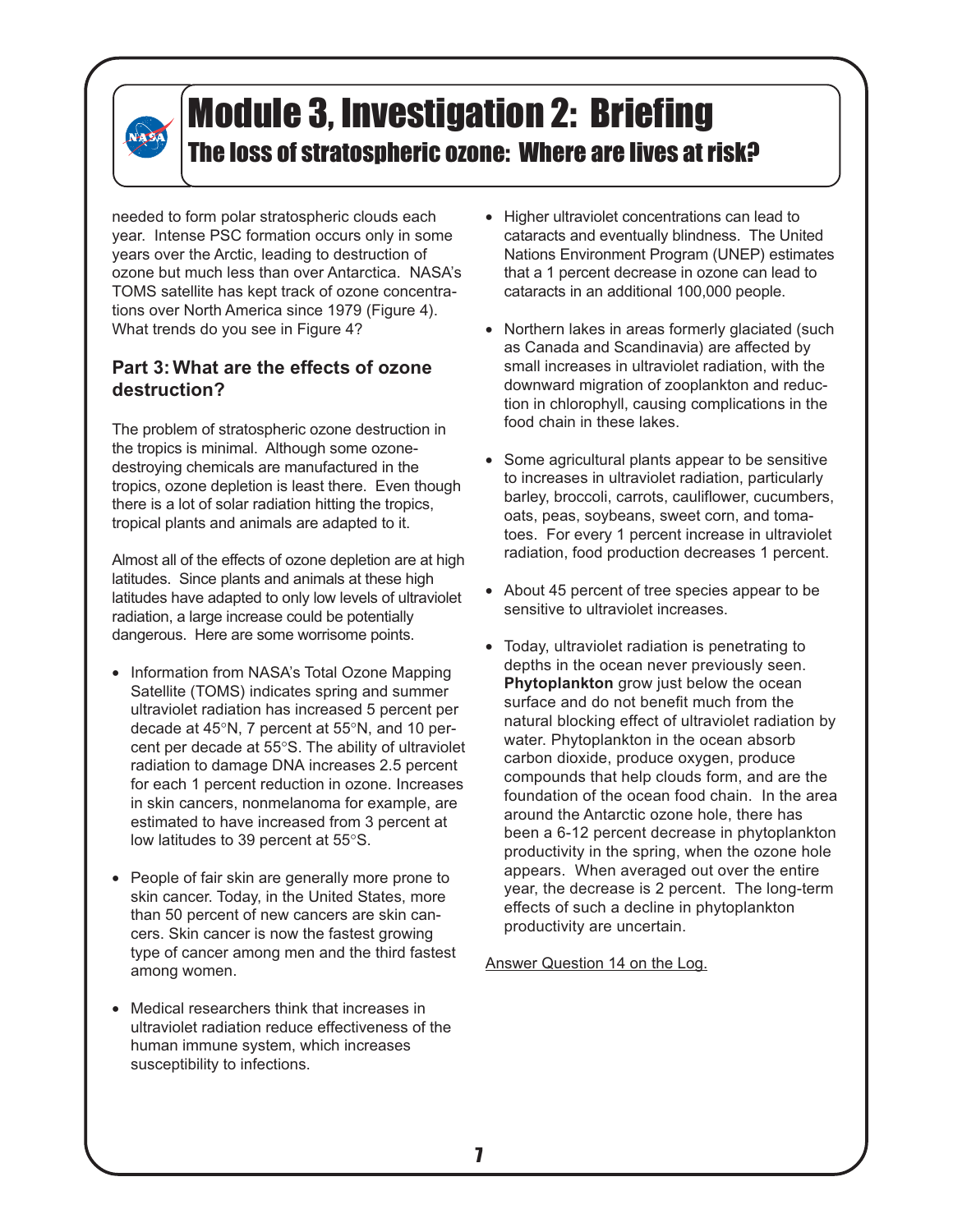

# Module 3, Investigation 2: Briefing

### The loss of stratospheric ozone: Where are lives at risk?

### **Part 4: Where are the largest populations at risk?**

The ozone-depleted air over the poles spreads toward the equator. For example, the Antarctic "ozone hole" in the stratosphere moves toward Argentina, New Zealand, and Australia. The Arctic "ozone reduction" moves toward Canada, the northern United States, northern Europe, and northern Asia. Where are the largest populations at risk?

You have read that PSCs have been photographed above Kiruna, Sweden (68°N), and Stavanger, Norway (58°N). These are obviously high-latitude places. Since PSCs form in the coldest air, which is found near the poles, we can assume that populations at the highest latitudes face the greatest risk from ozone depletion.

It is your job to estimate which populations are most at risk:

- Let us assume that human populations at risk from stratospheric ozone depletion lie at latitudes of 50 degrees or more.
- Use an atlas and a recent listing of populations of countries to estimate the size of the populations at risk in the northern and the southern hemispheres.
- Use the following rule to make your estimate: List only those countries with more than half of their areas lying at more than 50 degrees of latitude.
- On the Log, complete the table listing the countries and their populations that are at risk according to the estimation method described above.

Answer Question 15 on the Log.

### **Part 5: What are the geopolitics of ozone?**

Because scientists convinced politicians about the dangers of the Antarctic ozone hole, an international agreement called the Montreal Protocol was reached. Countries that signed agreed to stop using ozone-destroying chemicals.

A copy of the Montreal Protocol can be found on the Internet at: <http://www.unep.org/unep/ secretar/ozone/mont\_t.shtml>.

Following the Montreal Protocol, the United States, Canada, Germany, and other more developed countries (**MDCs**) have begun to use substitutes for CFCs that are less harmful to the ozone layer. On the positive side, there are signs that humanmade ozone-destroying chemicals may be starting to decrease in the atmosphere.

On the other hand, the problem of ozone destruction has not gone away because

- 1) Ozone-destroying chemicals stay up in the stratosphere for decades,
- 2) Some countries that signed the agreement still produce and use ozone-destroying chemicals, and
- 3) Some countries still have not signed the agreement.

So the world is faced with a geographical irony:

• Most of the countries still using ozone-destroying chemicals are found in the lower latitudes. These are less-developed countries (**LDCs**), such as India and China. This is because CFCs and other ozone-destroying chemicals are cheaper to produce and can be used in their equipment.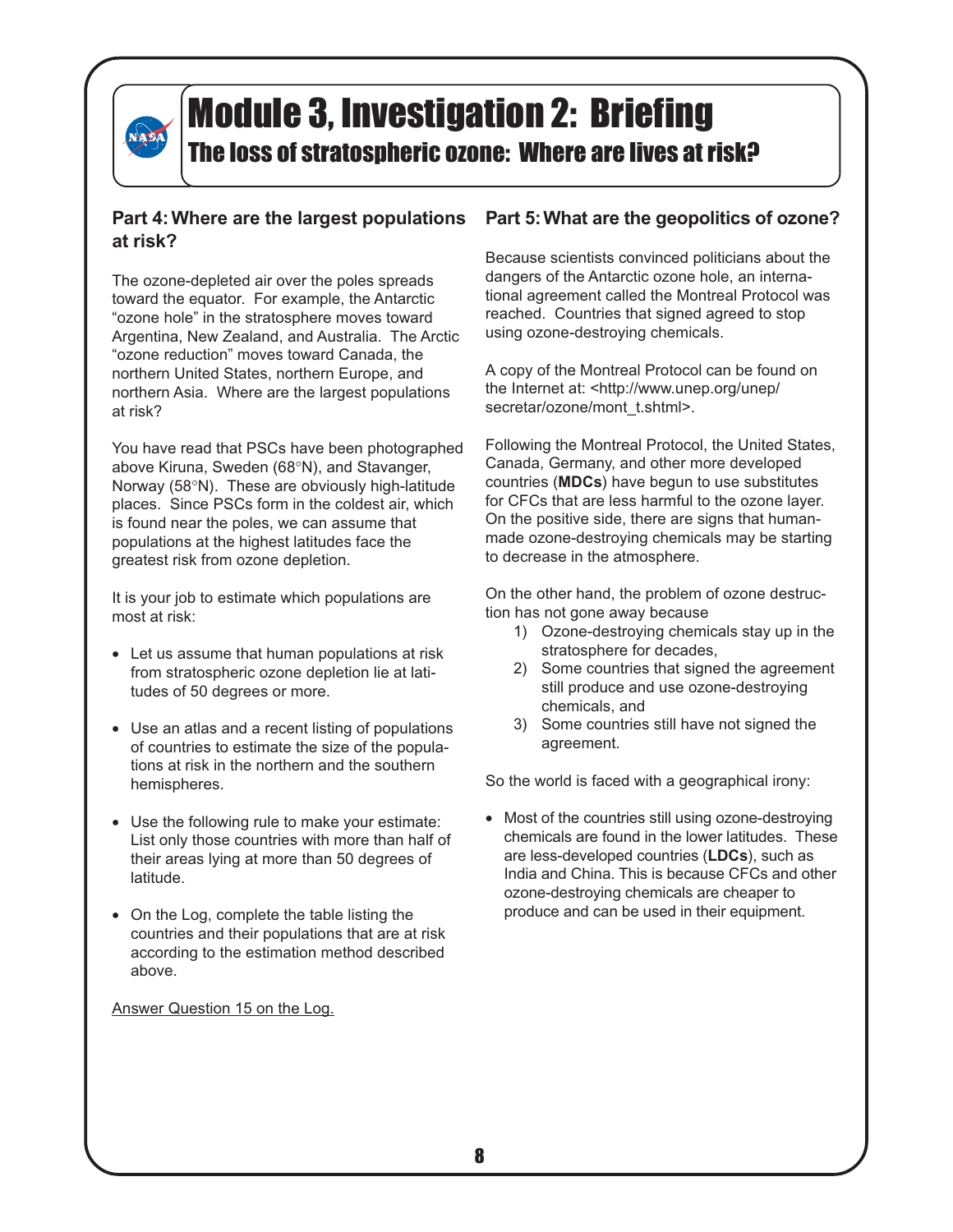• Most of the countries affected by the loss of ozone are found in the higher latitudes— MDCs, such as Canada, the United Kingdom, and Germany. All of these countries signed the Montreal Protocol and have made progress in stopping the use of ozone-destroying chemicals.

**NASA** 

In 1986, LDCs accounted for only 15 percent of the total usage of ozone-depleting substances. But by 1991, this figure jumped to 21 percent. China alone increased use 20 percent per year in the 1980s, as refrigeration increased dramatically. By 1996, China produced 60,000 tons of CFCs, India 20,000 tons, Russia 18,000 tons, and the rest of the world 52,000 tons.

In 1987, the Montreal Protocol called for the worldwide elimination or reduction of ozonedestroying substances. The protocol has been updated several times as understanding of the ozone problem increased. The Montreal Protocol has been signed by more than 160 nations.

MDCs at first did not want to freely transfer new technology using ozone-friendly chemicals because companies in the MDCs did not want to lose profits. LDCs argued that they weren't responsible for the problem and they shouldn't have to pay.

A Multilateral Fund, created mainly by MDCs, was established by the Montreal Protocol to help LDCs meet the protocol.

The future is not at all certain because it is far cheaper to use ozone-depleting chemicals than substitutes. The rest of this section explains some problems the Executive Committee of the Multilateral Fund faces.

• The Montreal Protocol allows MDCs such as the United States to export ozone-depleting compounds to LDCs. But LDCs cannot export these compounds to MDCs. The justification is that replacing old refrigeration technology using ozone-destroying compounds would have been enormously expensive. Thus, LDCs who signed the protocol were given a 10-year grace period to phase out ozone-destroying chemicals.

- But China and India will continue to produce and use CFCs legally for the first decade of the 21st century. Also, there is speculation that illegal production will continue in these countries for some time to come.
- There are also problems with new substitutes because several substitutes themselves destroy the ozone layer. Because the chemical industry is constantly creating new products, many countries are worried that new ozone-depleting chemicals could be made and sold.
- A major concern among MDCs is that LDCs simply have no ability or will to enforce the provisions of the Montreal Protocol.

### **Part 6: A geopolitical confrontation?**

You now know the basics. Science can explain where and how ozone destruction occurs, but science alone cannot solve the problem. This is because ozone destruction occurs in the high latitudes, not in the low latitudes where future ozone-destroying chemicals will be manufactured and released by LDCs. And the high-latitude MDCs suffering from problems have already moved towards substitutes for ozone-destroying chemicals.

The Montreal Protocol was intended to help reduce the manufacture of ozone-destroying chemicals, but not all countries have signed the agreement. Also, the Montreal Protocol specifies that higher latitude MDCs give aid through the Multilateral Fund to help poorer nations make the transition to substitutes. But because CFCs are far cheaper than substitutes, ozone-depleting chemicals are still made and used in vast quantities.

Thus, the stage is set for an unusual geopolitical confrontation. The LDCs are in control of the health of the world's ozone layer. These countries are trying to industrialize, using ozone-destroying refrigeration for food preservation and comfort. China and other LDCs are still using ozonedestroying refrigerants. Thus, the poorer countries in the lower latitudes have the power over rich, industrialized countries (MDCs) in the higher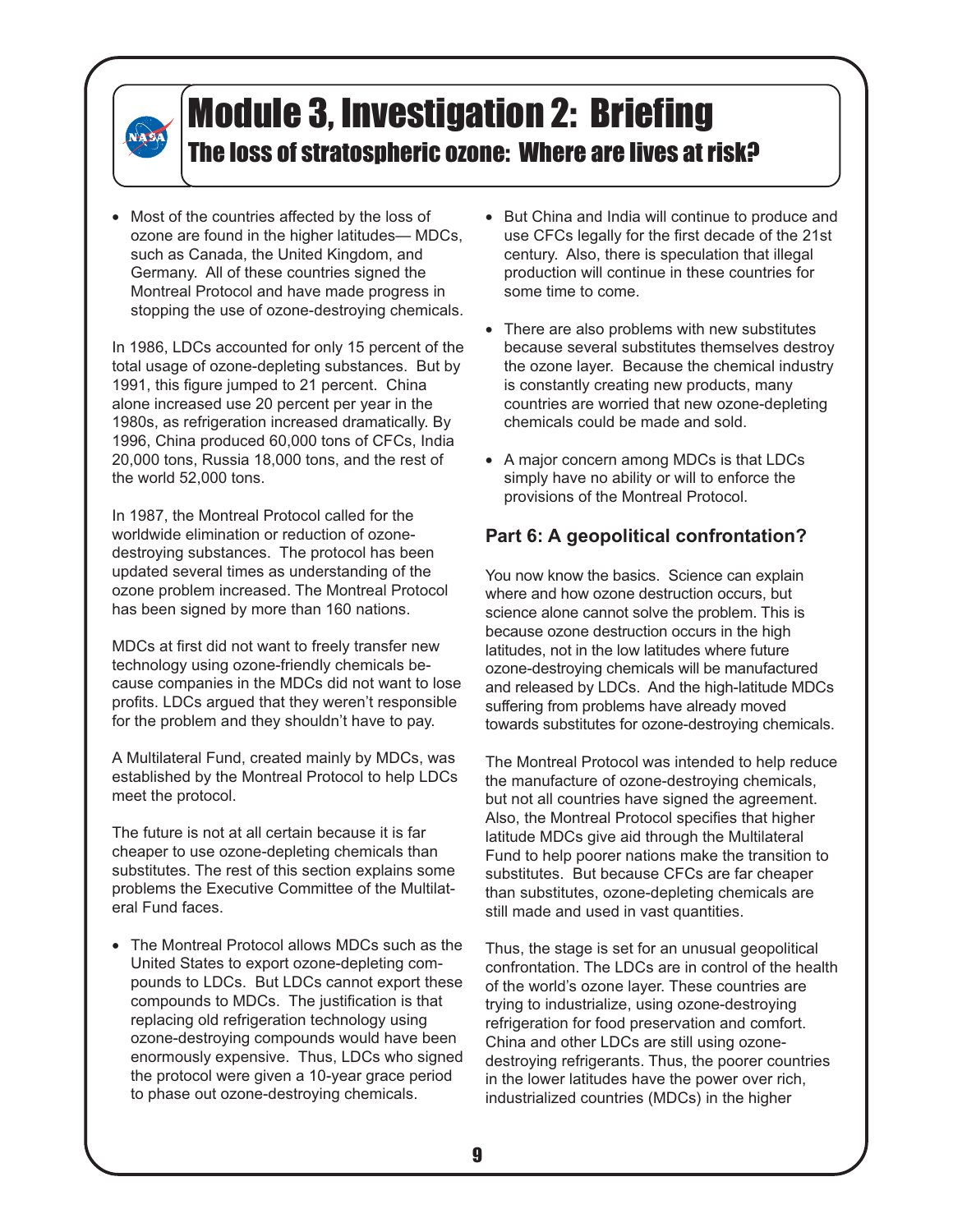

latitudes where the effects of ozone destruction will be most pronounced.

Can the LDCs be convinced to make changes to save the ozone layer above the MDCs? Or should

the LDCs put their priorities on their own development and let the MDCs use their wealth to try to cope with ozone depletion in the higher latitudes? Resolving these questions will require worldwide commitment and agreement.

### **GLOSSARY**

**aerosols**: tiny dust-sized particles in the atmosphere.

- **bromine**: an element that destroys stratospheric ozone. Bromine is included in the compound methyl bromide. Methyl bromide is used as a pesticide, and it is also made naturally by oceans.
- **chlorine**: an element that destroys stratospheric ozone. Chlorine is included in chlorofluorocarbons.
- **chlorofluorocarbons (CFCs)**: compounds containing chlorine, fluorine, and carbon. CFCs are used in refrigerators and air conditioners. The term is sometimes used to include chlorocarbons, fluorocarbons, and hydrochlorofluorocarbons.
- **halons**: chemicals similar to CFCs but containing bromine. Used for fire suppression.
- **LDCs**: less-developed countries, sometimes called developing countries. These are the poorer, least industrialized countries.
- **MDCs**: more-developed countries, sometimes called developed countries. These are the more wealthy, industrialized countries.
- nitric acid: a natural compound (HNO<sub>3</sub>) in the stratosphere that protects the ozone layer.
- **nitrogen**: an element and a gas that makes up 77 percent of Earth's atmosphere. Nitrogen is important in protecting the ozone layer when it exists in the form of nitric acids—that is, until polar stratospheric clouds (PSCs) get involved. The PSCs remove nitric acids and allow ozone destruction.
- $\mathsf{ozone}\text{: a form of oxygen molecule containing three } (\mathsf{O}_3) \text{ atoms}$ of oxygen, rather than two oxygen atoms.
- **phytoplankton**: small, floating plants, such as algae, living in water; they form the bottom of the oceanic food chain.
- **polar stratospheric clouds (PSCs)**: clouds in the stratosphere that only form when the stratosphere is very, very cold—in the dead of the polar winter. Polar stratospheric clouds remove ozone's natural guardian (nitric acid).
- **stratosphere**: the layer of the atmosphere immediately above the troposphere. Temperatures increase with altitude within the stratosphere.
- **sulfates**: compounds that include sulfur and oxygen. Sulfates occur in the atmosphere as tiny dust-sized particles called aerosols. Sulfate aerosols are released by some types of volcanic eruptions. When these volcanic eruptions are very violent, the sulfate aerosols can be thrown into the stratosphere and help destroy ozone.
- **troposphere**: the lowest layer of the atmosphere. Almost all weather occurs in this layer. Its average thickness is 11 kilometers (7 miles).
- **ultraviolet radiation**: solar radiation with wavelengths less than that of visible light. Ultraviolet sunlight has a lot of energy and damages cells in animals and plants.
- **vortex**: intense circular wind flow; a vortex forms in the winter over the poles—and is sometimes called a "circumpolar vortex."

### **References**

- Human, Katy. 2000. [Boulder, CO] *Daily Camera*. Jan. 29, pp. 1A, 4A.
- NASA. 2000. *Arctic ozone depletion linked to longevity of polar stratospheric clouds.* NASA Press release 00-43, NASA Ames Research Center, Moffett Field, California, May 30, 2000.
- Population Reference Bureau. 2000. *2000 World population data sheet.* Washington, D.C.: Population Reference Bureau. http:// www.prb.org
- http://george.arc.nasa.gov/dx/basket/pix/pscpix/ PSCcloudcaps/PSCpix.html http://eos-chem.gsfc.nasa.gov/science.html http://ails.arc.nasa.gov/Images/EarthSci/AC89- 0114-605.html http://jwocky.gsfc.nasa.gov/multi/
- TOMSmarch79\_98.gif http://www.unep.org/mont\_t.shtml
-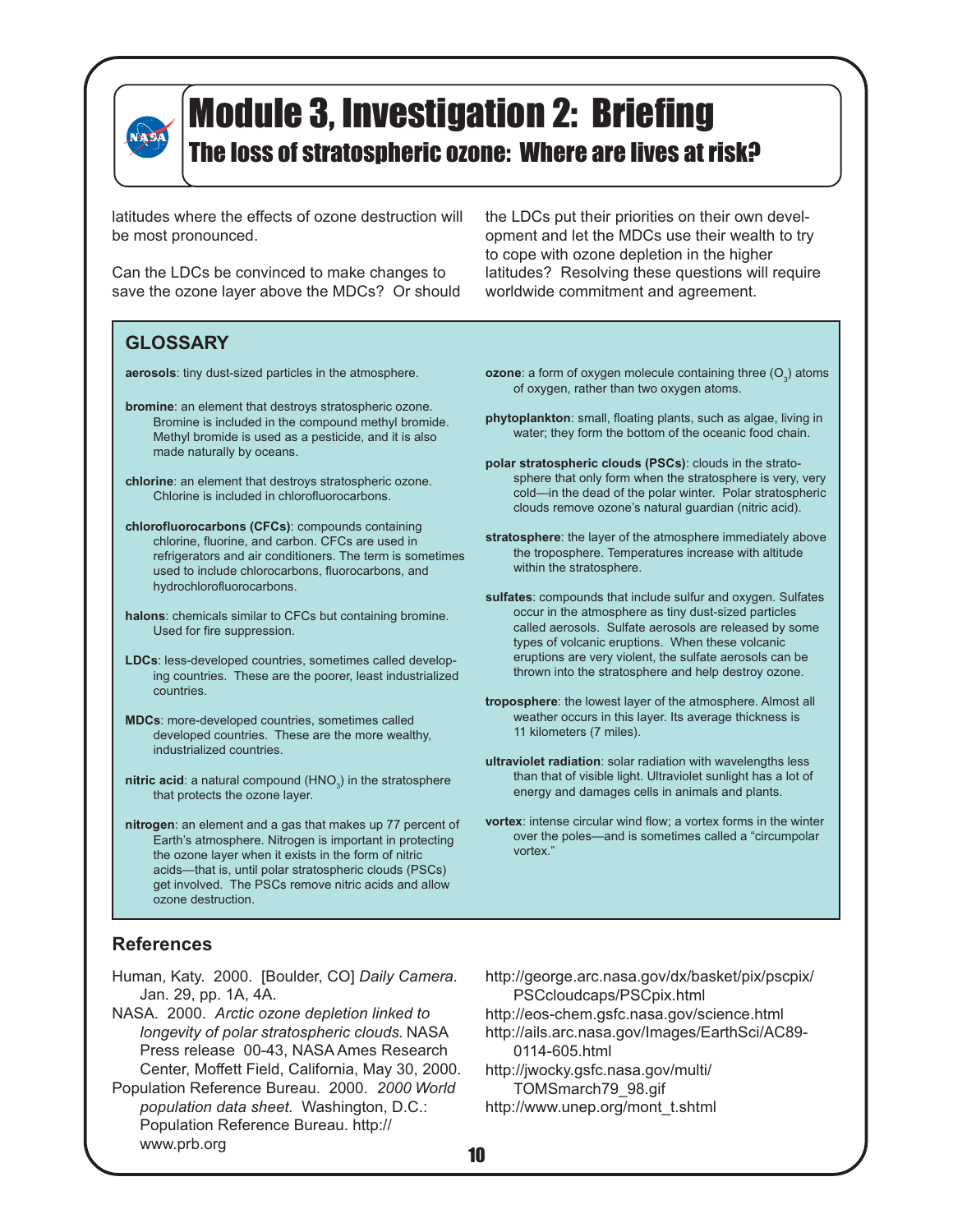| 1. | The latitude and longitude of Kiruna, Sweden, is ________ degrees _____ minutes and<br>degrees _______ minutes.                                             |  |  |  |
|----|-------------------------------------------------------------------------------------------------------------------------------------------------------------|--|--|--|
| 2. | Complete this sentence: The purpose of the SOLVE project is to <b>COLVE 1999</b> Complete this sentence: The purpose of the SOLVE project is to             |  |  |  |
| 3. | What is the significance of the stratospheric ozone layer to life on Earth?                                                                                 |  |  |  |
| 4. | Complete this sentence: The major observation of the SOLVE project during the winter of 1999-2000<br>was that                                               |  |  |  |
| 5. | Complete this sentence: According to SOLVE project scientists, the significant decline in ozone over<br>the Arctic in the winter of 1999-2000 was caused by |  |  |  |
| 6. | What are polar stratospheric clouds (PSCs)?                                                                                                                 |  |  |  |
| 7. | What is the role of PSCs in the destruction of stratospheric ozone?                                                                                         |  |  |  |
|    |                                                                                                                                                             |  |  |  |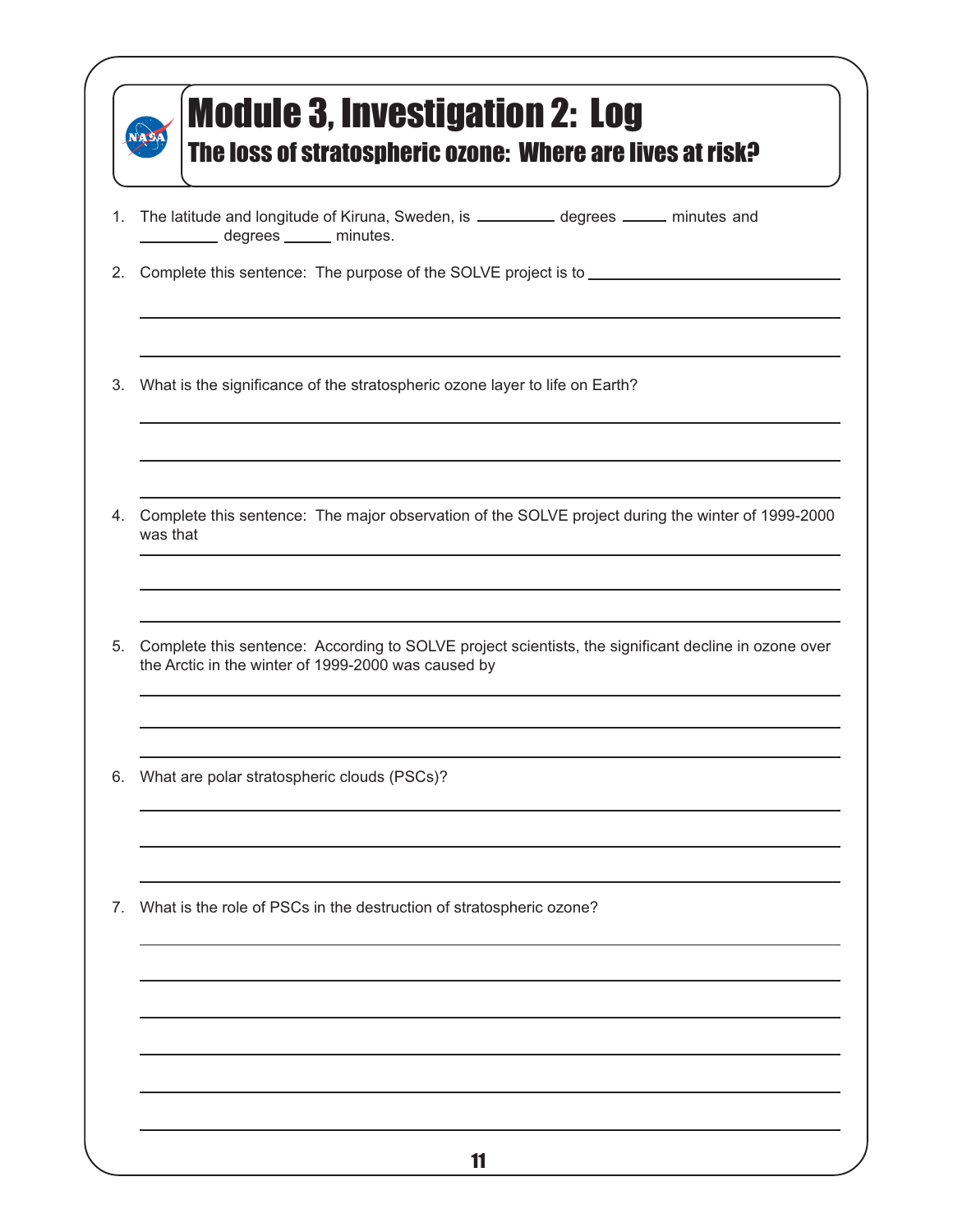

## Module 3, Investigation 2: Log

The loss of stratospheric ozone: Where are lives at risk?

8. According to Figure 2, where has the most stratospheric ozone been depleted, over the Arctic or Antarctic?

9. Where are the lowest temperatures, over the Arctic or Antarctic?

- 10. Where would you expect to find the most and longest lasting PSCs, over the Arctic or Antarctic?
- 11. Explain your answer to Question 10.

12. In which hemisphere, the Northern or Southern, would stratospheric ozone depletion affect the most people?

13. Explain your answer to Question 12.

14. What do you think are the two most serious effects of stratospheric ozone depletion and why?

1)

2)